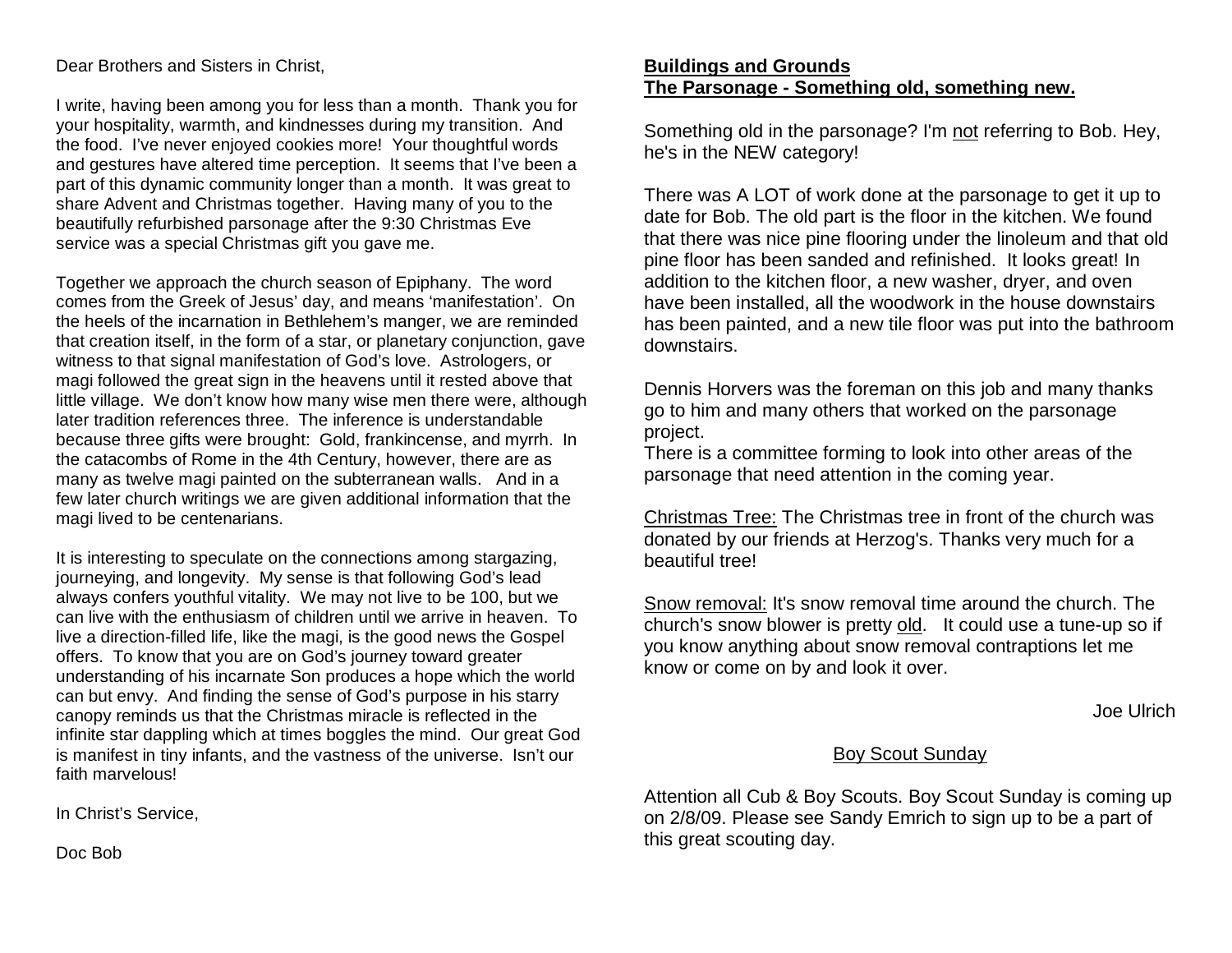### The Pregnancy Support Center of Ulster County

would like to thank you for your generous support of the Fall Baby Bottle Campaign. Hurley Reformed Church has contributed \$768.50 toward the health and well being of our Center and all of our clients. **We cannot thank you enough.**

**Many blessings to you all. Sharon La Rose** *Executive Director Pregnancy Support Center of Ulster County*

## Spaghetti Dinner

The Women's Guild will be holding a spaghetti dinner on February 14th. Your chef for the evening will be Russ Glass.

Please mark your calendar for a great dinner. This dinner is to off set the cost of the new commercial refrigerator. Plan to come and leave full with a full stomach.



### **Empty Bottles/Can Return**

Holidays are over & those bottle returns are stacking up & now you have to go to the store & return them….yet…bring them to church and we will return them for you. This is a fund raiser for our American Cancer Society Relay for Life team. Let us do the work for you and help someone out in the process. Thanks for your support.

### Consistory Corner

• The Consistory would like to thank everyone involved with the renovations of the parsonage. The first phase was completed in record time and Rev. Gram was ready for his holiday open house. All renovations look beautiful and we are very happy that Rev. Gram loves the parsonage and is making it feel like home very quickly. Additional renovations are planned and will commence after New Year's.

• The Consistory wishes everyone health, happiness, peace and inspiration for the coming year.

# UPCOMING EVENTS

### **Can you smell it??? It's in the air….that wonderful Brook's BBQ smell**

That's right…the Youth Group is sponsoring a Brook's BBQ here at the church.



March  $3^{rd}$  2009 from 4:00pm to 7:00 pm. Mark your calendar now and watch for more details.

### **Cookie Walk Results**

You did it again! You baked and bought about 200 lbs. of cookies on December 14<sup>th</sup>! The proceeds of this sale has purchased new furniture for Dr. Gram's church office.

Thank you to all who made this so successful: The Youth Group who set up tables and put together the boxes, the bakers, buyers, helpers on sale day, the volunteers who put away tables and cleaned up the kitchen.

Your support for this Women's Guild fundraiser is wonderful and truly appreciated.

Happy New Year! Joyce Pinckney and Christa Conlin, Co-Chairs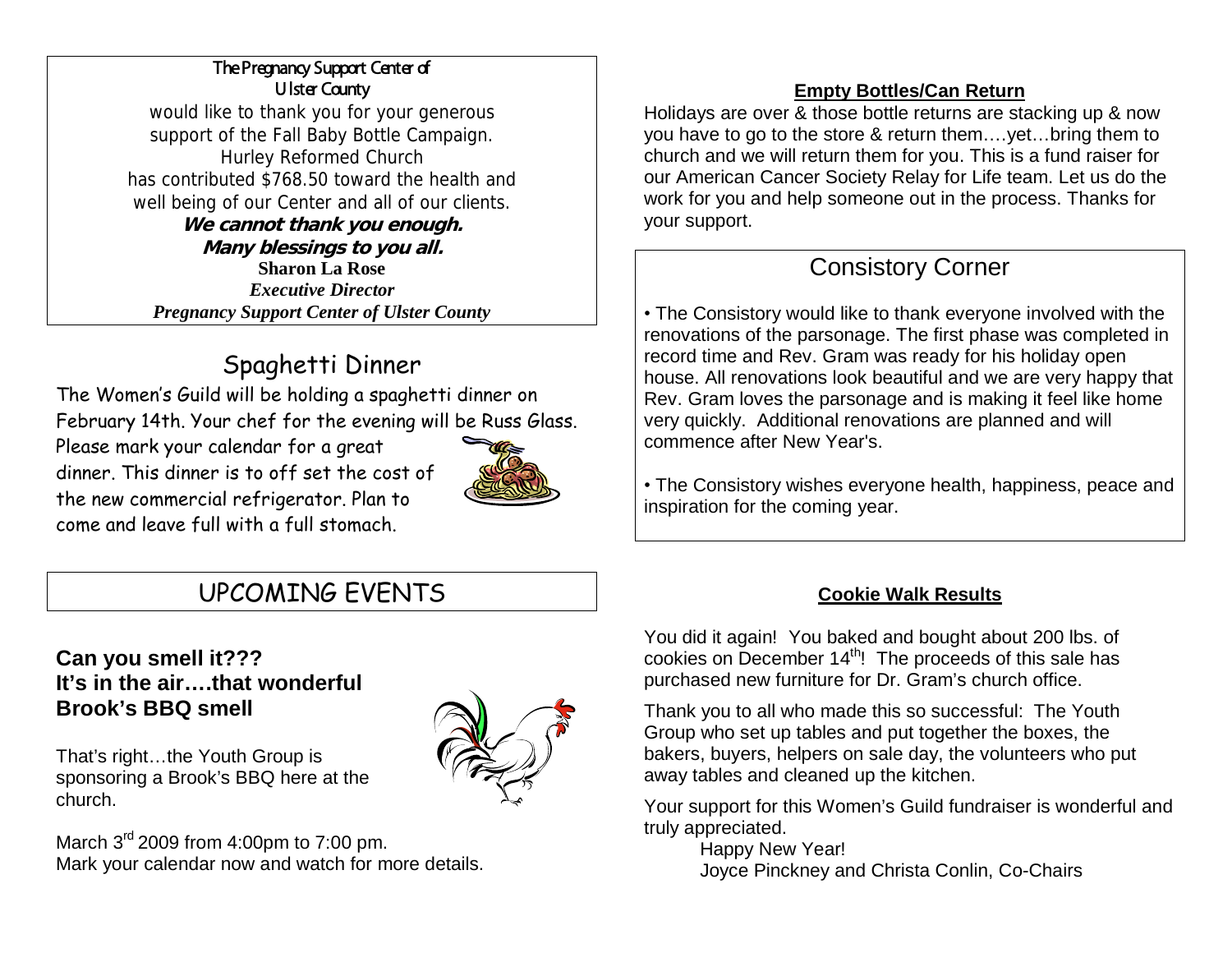#### **Youth Group**

Thank you to everyone that brought in hats/gloves/mitten/scarves for the mitten tree. The items were given to Queens Galley. They were so appreciative of them.

In December we offered babysitting as a fund raiser for the American Cancer Society. We raised \$55 from this event. Thanks to all who came.

We adopted a family this holiday season – mom and 5 kids. We gave boots, hats, gloves, pj's, socks, underwear, pants, shirts and, of course, toys. We were lucky to be able to assist this family during the holiday season. Thanks to all of the families that helped us spread some cheer.

We went caroling. It was a beautiful night. We went to a dozen or so homes and spread great holiday cheer. We ended at Rev and Mrs. Stickley's home for hot chocolate. It was a great ending.

We have purchased 2 grills to go on top of the stove in the kitchen. This will enable us to hold Pancake Breakfasts at the church in the near future. Be on the look out for them.

Souper Bowl chili sale is coming up on 2/1/09. So, don't make that chili for your party. Let us make it for you.

We will have another Penny Social on June 5, 2009. Information to come.

Our upcoming events:

| 1/22/09      | Sleigh riding-look for more information on this |
|--------------|-------------------------------------------------|
| 1/11/09      | Meeting                                         |
| $1/31 - 2/1$ | Make and sell chili for Souper Bowl Sunday      |
| 2/8/09       | Meeting                                         |
| 2/21-22/09   | CT Aquarium trip                                |
| 3/3/09       | Brooks BBQ                                      |
| 3/8/09       | Meeting                                         |
|              |                                                 |

Any child who is in grade 5 & above can be in the Youth Group. If you would like to join us please come to a meeting & get involved. We have been blessed in 2008 with Youth Group members bringing friends to meeting/activities & now 3 kids have joined our Youth Group. There are a few more that will be joining us in 2009. So, new kids are joining us all of the time….how about you?

Lisa Longto, Sandy & Katie Emrich, Youth Group Leaders

**The Reverend Classis of Mid Hudson Request Your Presence at the Installation of The Rev. Dr. Robert L. Gram, LCSW As the 29th Pastor of Word and Sacrament Of the Hurley Reformed Church Sunday, January 25, 2009 At 4:00 pm**

**The Classis will meet in** 

**Special Session at 3:30 pm**

**SPRIRE ARTICLE DEADLINES** are the 20<sup>th</sup> of each Month. Anything received after that date will have to be placed in following edition. We appreciate your assistance in this matter.

> If you no longer wish to receive the Spire please give us a call or drop us a note.